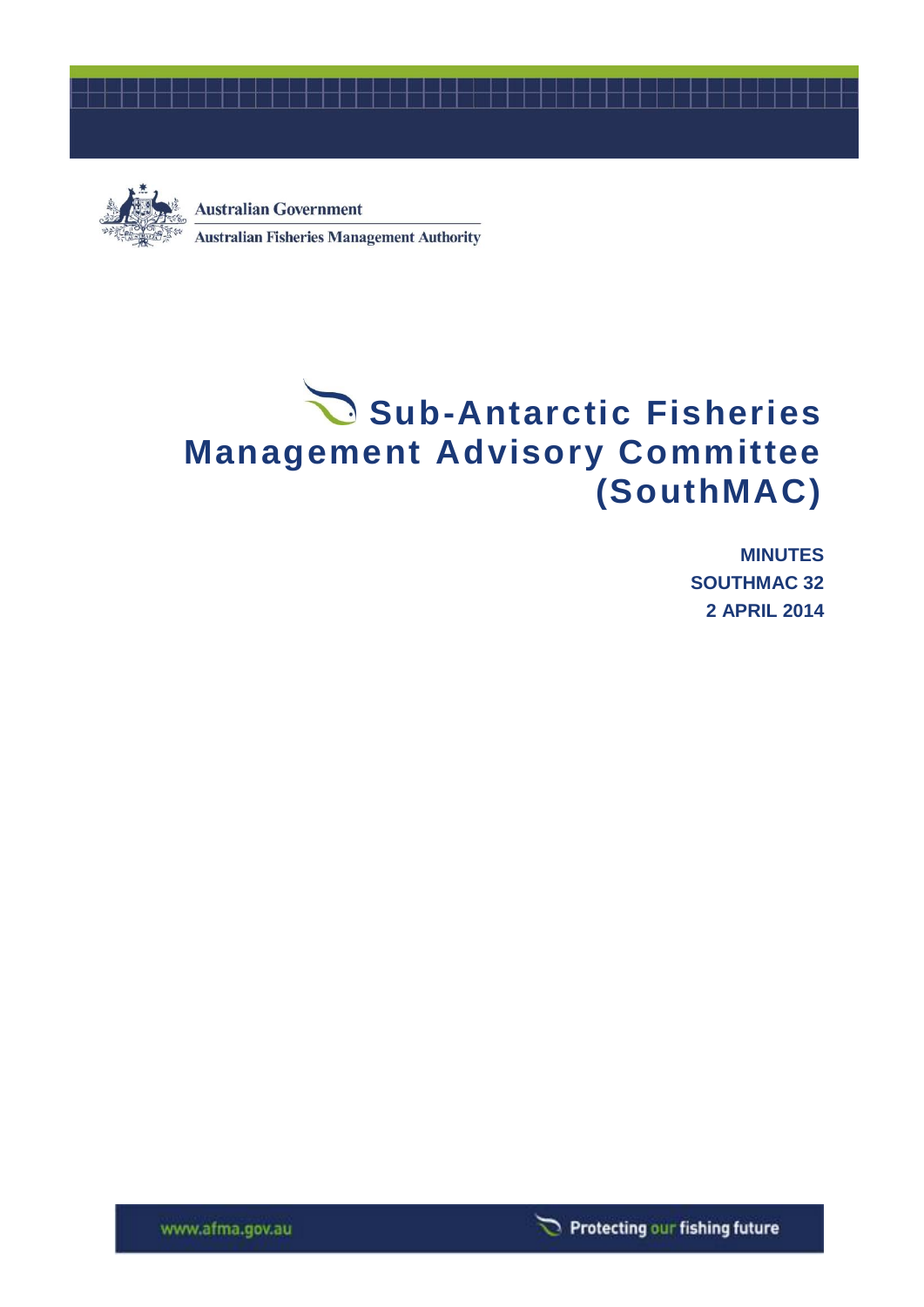#### **SUB-ANTARCTIC FISHERIES MANAGEMENT ADVISORY COMMITTEE (SouthMAC)**

**CHAIR**: Mr Peter Neville **Date:** 2 April 2014 **Venue**: Australian Antarctic Division, Hobart

# **Attendance**

#### **Members**

Mr Peter Neville – Chair Dr Malcolm Haddon, Scientific Member, CSIRO Ms Lihini Weragoda, AAD Mr Les Scott, Industry Member Mr Jon Bryan, Conservation Member Ms Jo Fisher, AFMA Member Ms Sarah Kirkcaldie (Executive Officer)

# **Introduction**

The thirty second meeting of the Sub-Antarctic Fisheries Management Advisory Committee (SouthMAC 32) was held in Hobart on 2 April 2014.

The primary objectives of the meeting were to discuss:

- $\triangleright$  Macquarie Island Toothfish Fishery (MITF) stock assessment and 2014/15 total allowable catch (TAC) recommendations;
- $\triangleright$  the outcomes of the thirty second meeting of the Commission for the Conservation of Antarctic Marine Living Resources (CCAMLR XXXII);
- $\triangleright$  the Fishery Assessment Plans (FAPs) for the sub-Antarctic fisheries; and
- $\triangleright$  the Heard Island and McDonald Islands (HIMI) Fishery Closure Directions.

# **Agenda item 1 - Preliminaries**

SouthMAC 32 was opened at 9.17 am on 2 April 2014 by the Chair, Mr Peter Neville. As this was the Chair's first face-to-face meeting he provided some history about his experience. Mr Neville was previously the Queensland Fisheries Director, Fisheries Research and Development Corporation (FRDC) Chair and Chair of the AFMA Southern Bluefin Tuna Management Advisory Committee (MAC). Mr Neville noted that he had also recently received a request to chair the Northern Territory Barramundi MAC.

#### **1.1 Declaration of interests**

 $\overline{\phantom{0}}$ 

The AFMA member stated that as outlined in the *Fisheries Administrations Act 1991* and AFMA Fisheries Management Paper No. 1, all members (but not permanent observers or invited participants) of SouthMAC must declare any pecuniary interest in the Fishery at the commencement of the meeting and also at the commencement of each agenda item. The Committee noted that if a member discloses an interest in an item, the member must absent themselves from the meeting before the item is considered and the MAC must make a decision as to whether the member can participate in the discussion and in making of a recommendation or remain absent from the meeting for the item. The AFMA member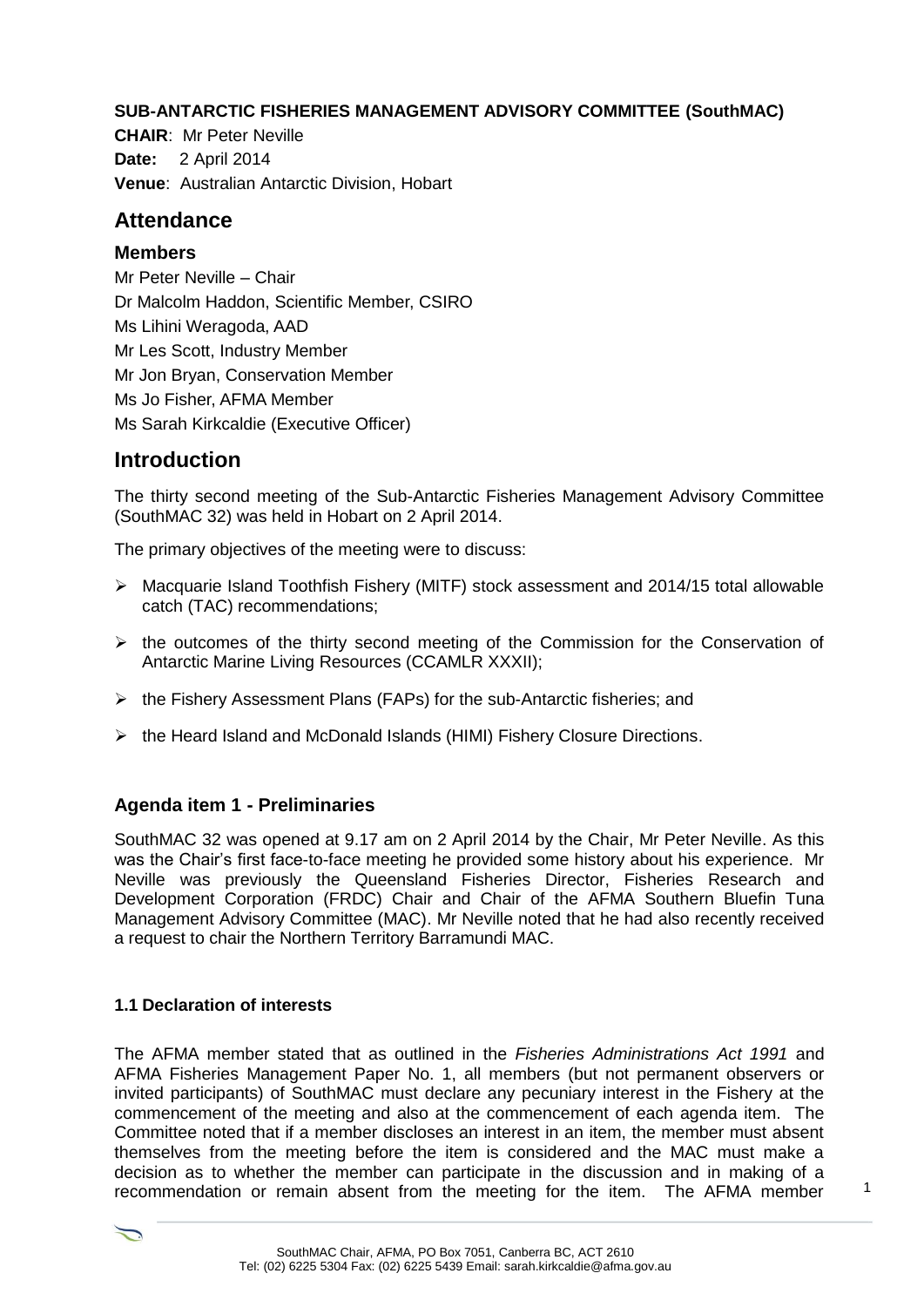stressed that the MAC must fully comply with these requirements in relation to conflicts of interests during the meeting**.** 

Members acknowledged that AFMA has members on the consultative groups such as MACs because of people's expertise in areas that are relevant to discussions.

Mr Neville declared that he was the Principal of a fisheries consulting business (P.J.Neville & Associates) but had no pecuniary interest in the sub-Antarctic fisheries. Mr Neville further declared that he was the Chair of the Victorian Ministerial Fisheries Advisory Council.

Dr Haddon advised he is employed by CSIRO and is not undertaking specific research projects in relation to Sub-Antarctic fisheries, although he does provide advice to other researchers in relation to stock assessments, particularly for the Macquarie Island Toothfish Fishery (MITF). Dr Haddon is also a member on AFMA's Northern Prawn Fishery Resource Assessment Group (RAG), Southern Eastern Scalefish and Shark Fishery RAG and Shelf Resource Assessment Group and attends SharkRAG, Deepwater RAG and SlopeRAG. Dr Haddon advised he has no pecuniary interest in sub-Antarctic fisheries and his salary is not dependent on any research conducted for the sub-Antarctic fisheries.

Mr Scott advised that he is the Managing Director of Australian Longline Pty Ltd which holds various fishing rights and operates vessels in the Australian Sub-Antarctic fisheries and waters under the jurisdiction of CCAMLR. Mr Scott further advised he is a member on AFMA's SlopeRAG, South East MAC, the Sub-Antarctic demersal longline member on the Threat Abatement Plan, industry representative on the Australian delegation to CCAMLR, Director to Commonwealth Fisheries Association (CFA) and Director of SETFIA. Mr Scott was not aware of any investigation or prosecution action by AFMA against his Company or of any legal action by his Company against AFMA.

Lihini Werogoda advised that she is an employee of the AAD and her colleagues conduct HIMI stock assessment. Ms Werogoda attends international meetings related to Antarctic fisheries and no pecuniary interest in Antarctic fisheries and that her salary is not dependent on AAD, industry and other research collaborations.

Jon Bryan advised he is an employee of the Tasmanian Conservation Trust and also a member on AFMA's Small Pelagic Fishery RAG and Scallop MAC. Mr Bryan stated that he is a member on a number of Tasmanian fisheries advisory committees including recreational, scallop, abalone, crustacean and scalefish but has no percuniary interest in Antarctic fisheries.

Ms Fisher advised she is employed by AFMA and is the Acting Manager for Antarctic fisheries and has no pecuniary interest in the sub-Antarctic fisheries.

Ms Kirkcaldie advised she is employed by AFMA, is also the Executive Officer for the Sub-Antarctic RAG (SARAG) and Southern Bluefin Tuna MAC and has no pecuniary interest in the sub-Antarctic fisheries.

#### **1.2 Apologies**

Apologies were received from Mr Martin Exel.

#### **1.3 Adoption of agenda**

SouthMAC adopted the agenda with the addition of an agenda item on funding of Macquarie Island Toothfish Fishery stock assessment.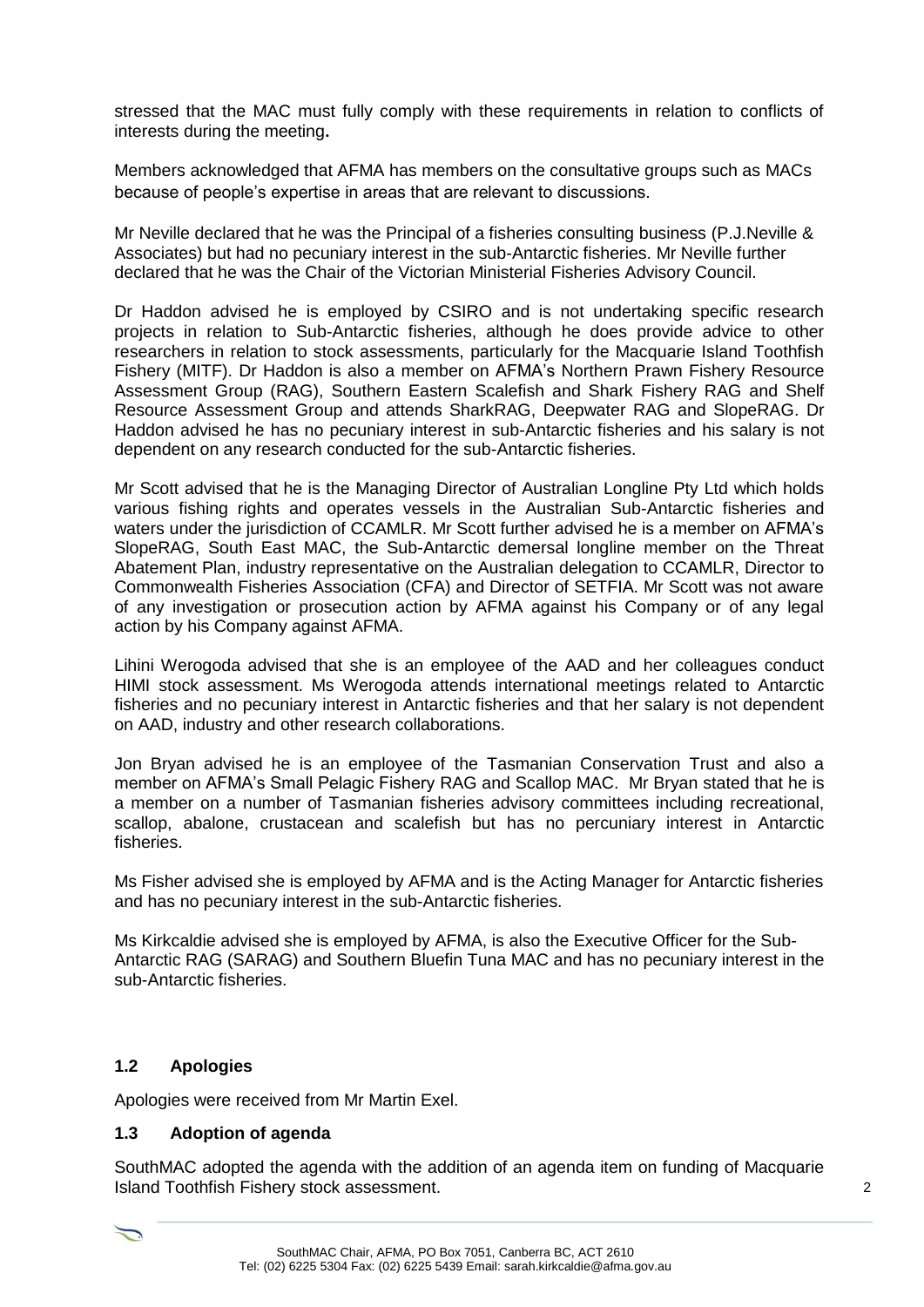# **Agenda item 2 – Adoption of Minutes from SouthMAC 31**

SouthMAC noted that the draft minutes from SouthMAC 31 held on 28 November 2012 were circulated to members and that Mr Exel had provided some comments. Members requested that the Executive Officer incorporate the suggested changes and then circulate for final clearance for a period of two weeks.

**Action arising 1**: Executive Officer to circulate amended draft minutes for final clearance

#### **Agenda item 3 - Action arising from SouthMAC 31**

SouthMAC discussed the action arising from SouthMAC 31.

| <b>Item</b>                                                                                                                                                                                                                                   | <b>Status</b>                                                                                                                                                                                                                                                                                              |
|-----------------------------------------------------------------------------------------------------------------------------------------------------------------------------------------------------------------------------------------------|------------------------------------------------------------------------------------------------------------------------------------------------------------------------------------------------------------------------------------------------------------------------------------------------------------|
| Mr Bill Nagle - AFMA to draft<br>a letter of thanks to Mr Bill<br>Nagle for his many years of<br>service as SouthMAC Chair.                                                                                                                   | Completed.<br>SARAG noted that a letter of appreciation was sent to<br>Bill Nagle from the AFMA Chair, Michael Egan on 6<br>December 2012.                                                                                                                                                                 |
| Bycatch and<br><b>Discard</b><br>workplan - AFMA<br>to<br>incorporate<br>suggested<br>changes and distribute final<br>Bycatch<br>and<br><b>Discard</b><br>Workplan for endorsement.                                                           | Completed.<br>Members noted that the Bycatch and<br><b>Discard</b><br>Workplan has been finalised for sub Antarctic<br>fisheries.                                                                                                                                                                          |
| <b>Observer costs - Chair to</b><br>write to AFMA seeking<br>information on the cost of<br>including<br>observers<br>the<br>reasons for a 10% increase<br>in cost, the allocation of<br>overheads and market testing<br>of observer services. | Members were informed in early 2013 that AFMA was<br>deciding whether to market test the observer program<br>(ie assess what alternative options might be available,<br>and gauge the level of interest for providing the<br>services). In February 2014 AFMA decided to market<br>test observer services. |

#### **Agenda item 4 – Correspondence**

SouthMAC noted the following correspondence had been received between meetings:

- an e-mail dated 25 February 2014 from Sarah Kirkcaldie regarding the Public Interest Disclosure Act 2013;
- an e-mail dated 20 February 2014 from Sarah Kirkcaldie advising Members that AFMA's observer program will be market tested;
- $\triangleright$  an email dated 4 February 2014 from Sarah Kirkcaldie thanking members for their comments on the draft working definition of localised depletion for the small Pelagic Fishery;
- an email dated 30 January 2014 from Jo Fisher seeking comments on the Expression of Interest received from Rich Hillary for the project 'Stock assessment and management strategy evaluation for Sub-Antarctic fisheries:2015-2016';
- an email dated 17 December 2013 seeking comments on the draft working definition of localised depletion for the Small Pelagic Fishery;
- an email dated 5 November 2013 from Sarah Kirkcaldie seeking comments on a revised key policy document by which AFMA administers Resource Assessment Groups (Fisheries Administration paper 12);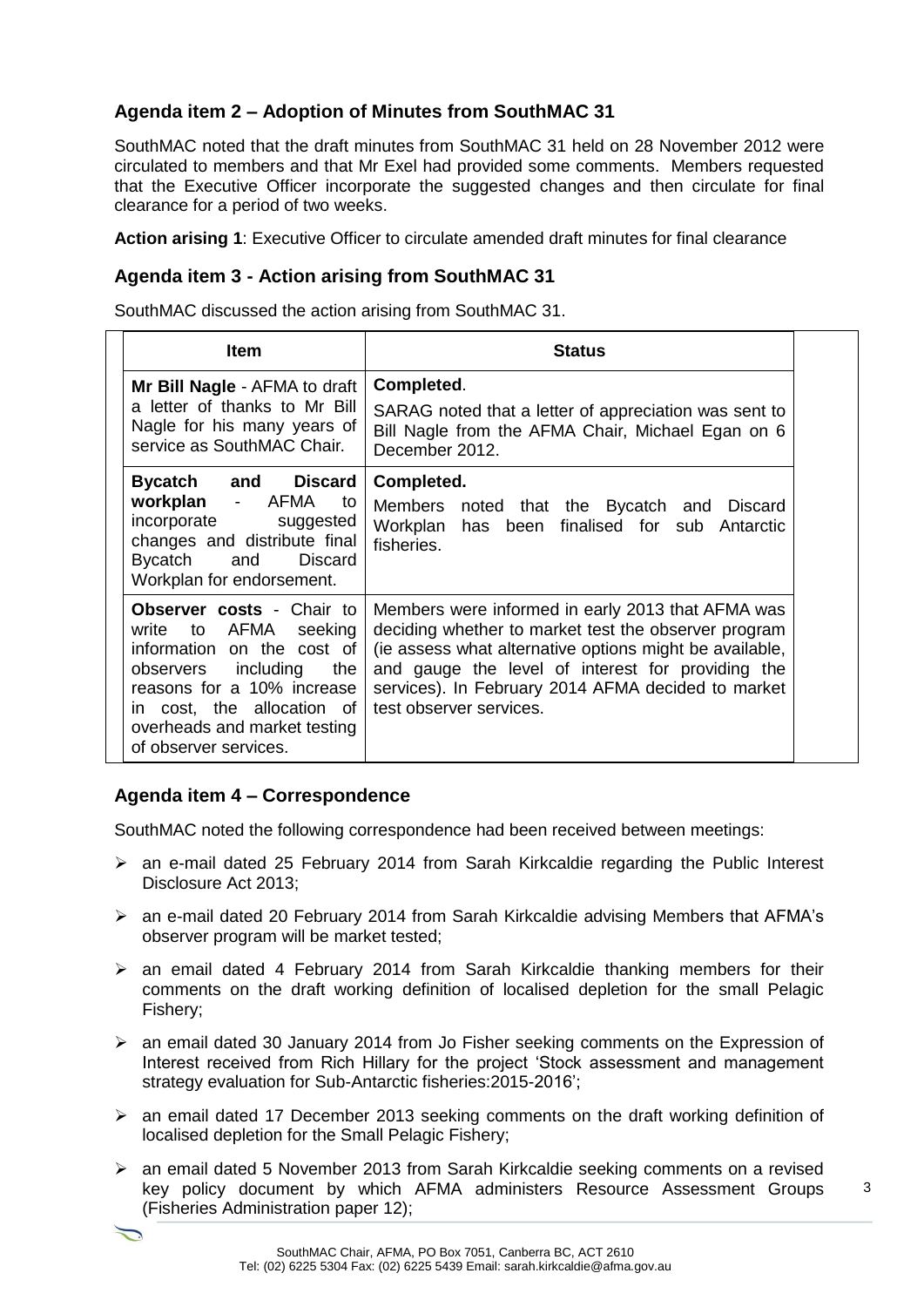- $\triangleright$  an email dated 16 August 2013 from Sarah Kirkcaldie attaching for information the final 2013-14 budget explanation for the Antarctic fisheries;
- $\geq$  an email dated 14 August 2013 from Sarah Kirkcaldie attaching a letter from Nick Rayns to the MAC and RAG Chairs advising that AFMA will be publishing annual catch data (from Catch Disposal Records) for some Commonwealth fisheries;
- $\triangleright$  an email dated 12 June 2013 from Peter Neave seeking comments on the annual status reports for the Heard Island and McDonald Islands (HIMI) Fishery and the MITF;
- $\triangleright$  an email dated 16 April 2013 from Peter Neave informing members that AFMA has determined the Patagonian Toothfish total allowable catch of 415 tonnes in the Macquarie Island Toothfish Fishery for the 2013/14 fishing year and a bycatch limit of 50 tonnes for any one other species;
- $\geq$  an email dated 26 March 2013 from Peter Neave requesting members consider the total allowable catch (TAC) for Toothfish in the MITF for the 2013/14 season;
- $\triangleright$  an email dated 18 March 2013 from Peter Neave informing members that Mr Peter Neville has been appointed as the SouthMAC Chair;
- $\triangleright$  an email dated 6 December 2012 from Peter Neave attaching a letter of appreciation to Bill Nagle from the AFMA Chair, Michael Egan.

#### **Agenda Item 5 – Report on fishing operations**

SouthMAC noted the verbal report from Mr Scott on fishing operations in sub-Antarctic waters. Mr Scott stated that Australian Longline Pty Ltd would be the only company fishing in the MITF and would be using auto-longline. The vessel is expected to commence fishing on 1 May 2014. Mr Scott stressed the importance of the AFMA Commission considering the MITF TACs as soon as possible.

Mr Scott noted that his company would not commence fishing in the HIMI Fishery until early May 2014 stating that the restriction in April did not make it beneficial to fish.

SouthMAC further noted that Australian Longline Pty Ltd had submitted a new and exploratory pre-proposal to fish in CCAMLR statistical area 88.1 and 88.2 for the 2014/15 season. Members noted that the CCAMLR Consultative Forum will be discussing the proposal at its meeting on 16 April 2014.

The Executive Officer read out an email from Mr Arangio, Austral Fisheries, regarding their fishing operations. The email stated that since the last SouthMAC meeting, both Austral Fisheries longliners have been in Mauritius tied up but are due to depart Mauritius on 5 April 2014 for the start of HIMI Fishery longline season.

SouthMAC noted that in November 2013, the Southern Champion caught the small amount of remaining 2012/13 toothfish quota and began fishing for 2013/14 Icefish on 1 December 2013 (approximately 230t caught in December). Members noted that the Southern Champion is currently back at HIMI and was fishing for Icefish (as at 11 March 2014 approximately 300t onboard). However, Members noted that the Southern Champion was currently heading to Albany to unload due to a broken crank.

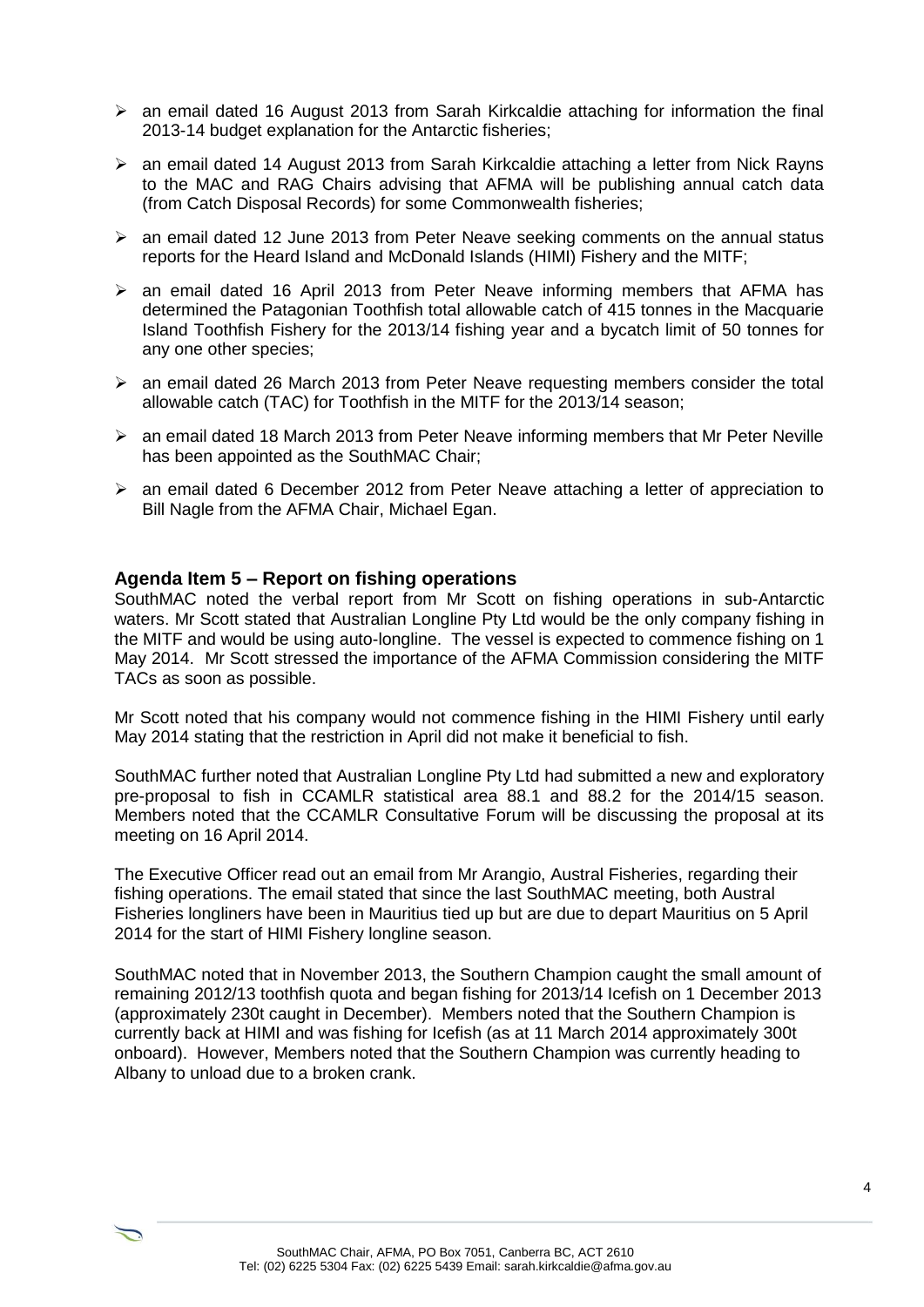# **CCAMLR**

Mr Scott and Ms Weragoda declared their interest under Agenda Item 6. The remaining members of SouthMAC agreed that Mr Scott and Ms Weragoda should be allowed to return for all discussions and recommendations made under Agenda item 6.

#### **Agenda item 6 – Report on the outcomes of CCAMLR XXXII**

SouthMAC noted the report (Attachment A) prepared by AFMA on the outcomes of CCAMLR XXXII and associated meetings which were held in Hobart from 23 October to 1 November 2013. Members noted the minor editorial amendments to the report.

The AFMA member reported that the 2012/13 TAC for Toothfish was rolled over for the 2013/14 season as two CCAMLR Members had raised concerns in the Scientific Committee (and its Working Group on Fish Stock Assessments) regarding the stock assessment for the Heard Island Toothfish Fishery for 2013/14 and 2014/15. These issues related primarily to the projection of the stock over a 35 year period (the period utilised by the CCAMLR decision rules on managing toothfish stocks) and the interpretation at CCAMLR XXXII of the CCAMLR decision rules relating to maintaining stock levels above 50% during that 35 year period. SouthMAC noted that HIMI Fishery monthly review meeting group had been formed to address the concerns raised at CCAMLR XXXII.

SouthMAC noted that the AFMA Commission had determined the following CCAMLR agreed TACs in the HIMI Fishery for the 2013/14 season:

#### *Target species:*

| Patagonian Toothfish (Dissostichus eleginoides) | 2,730 tonnes                 |
|-------------------------------------------------|------------------------------|
| Mackerel Icefish (Champsocephalus gunnari)      | 1,267 tonnes                 |
| <b>Bycatch Species:</b>                         |                              |
| Macrourus spp                                   | 360 tonnes                   |
| Unicorn Icefish (Channichthys rhinoceratus)     | 150 tonnes                   |
| Skates and Rays (Bathyraja spp.)                | 120 tonnes                   |
| Grey Rockcod (Lepidonotothen squamifrons)       | 80 tonnes                    |
| All other species                               | 50 tonnes (for each species) |

Following inquiry from a member, the AAD member informed SouthMAC that AAD had raised concern at fine scale HIMI Fishery maps with catch and effort data being published on the members only part of the CCAMLR website. Following consultations the reports were removed immediately and agreement was reached to seek CCAMLR advice on a proper process. The draft reports were considered by AAD, fine scale data removed and then a revision was republished. thSouthMAC noted that the key concern with fine scale data is the threat posed by Illegal, Unreported and Unregulated (IUU) fishing.

SouthMAC noted that a CCAMLR catch documentation scheme review was underway. Two nominated by Australia are on the review panel: John Davis (AFMA) and Bob Kennedy (Current Executive Secretary of the Commission for the Conservation of Southern Bluefin Tuna). Industry noted that they would provide comments on the review through AFMA.

# **Heard Island and McDonald Islands Fishery**

# **Agenda item 7 – Fishery Update**

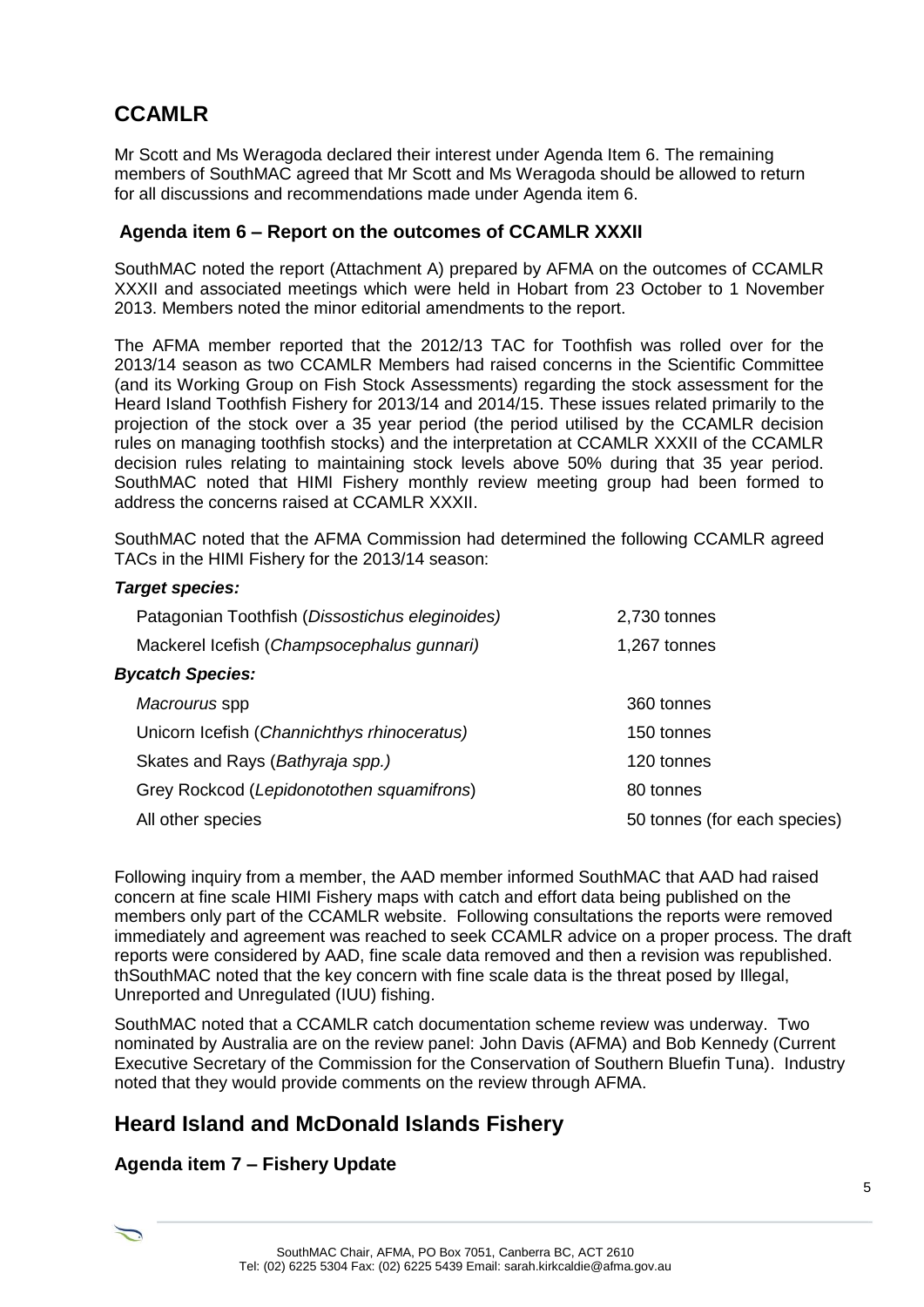SouthMAC noted the general update for the HIMI Fishery. Members noted that in the 2012/13 season the:

- *Southern Champion* conducted four trips to HIMI and completed the random stratified trawl survey (RSTS) in April 2013;
- *Austral Leader 2* completed one pot trip and two longline trips;
- *Isla Eden* completed two longline trips; and
- *Antarctic Chieftain* completed one longline trip.

SouthMAC noted that the longline catch represented approximately 79% of the total toothfish catch.

The AFMA member noted that when the Southern Champion unloads in Albany two compliance officers will be attending.

#### **Agenda item 8 – Fishery Assessment Plan**

SouthMAC noted that the HIMI Fishery Assessment Plan (FAP) is a requirement of the *Heard Island and McDonald Islands Fishery Management Plan 2002.* The 2013/14 FAP had been finalised out of session and specifies a tagging rate of two tags per three tonnes of toothfish caught in all fishing operations. The FAP also sets out the timetable for the RSTS. The Committee noted that a detailed discussion on the HIMI research is scheduled for the next SARAG meeting to ensure subsequent FAPs represent the needs of the fishery into the future.

#### **Agenda item 9 – HIMI Closure Direction**

SouthMAC noted that currently there are two Closure Directions in place under the *Heard Island and McDonald Islands Fishery Management Plan 2002* which expire on 22 April 2014:

Direction number 10: Closure to the area outside of the Heard Island Plateau to mackerel icefish fishing and

Direction number 11: Closure of waters adjacent to Heard Island and McDonald Islands.

Members noted that Direction 10 prohibits fishing for Mackerel icefish in any area of the fishery outside of the Heard Island Plateau. Direction 11 prohibits fishing in waters between 12 and 13 nautical miles of the Heard and McDonald Islands.

SouthMAC agreed that both Directions should be renewed for a further five years.

#### **Agenda item 10 – Update on HIMI Fishery monthly review meetings**

AAD noted that the HIMI Fishery monthly review meetings had been established following CCAMLR in 2013. Four meetings had been held so far and had been beneficial and resulted in more open dialogue. The group had developed and adopted a comprehensive science work plan and activities against which was progressing well. SouthMAC noted that AAD had recently employed two officers to undertake otolith ageing work and significant progress and efficiencies had been realised over the last months. AAD thanked industry for their generous resource contribution to this work. Two post doctorates were also about to commence work with AAD as part of a Fisheries Research Development Corporation project on Kerguelen Plateau work.

Members also noted that an advocacy plan had also been developed by the HIMI monthly review meetings in order to progress intersessional work on HIMI toothfish stock assessment with interested parties.

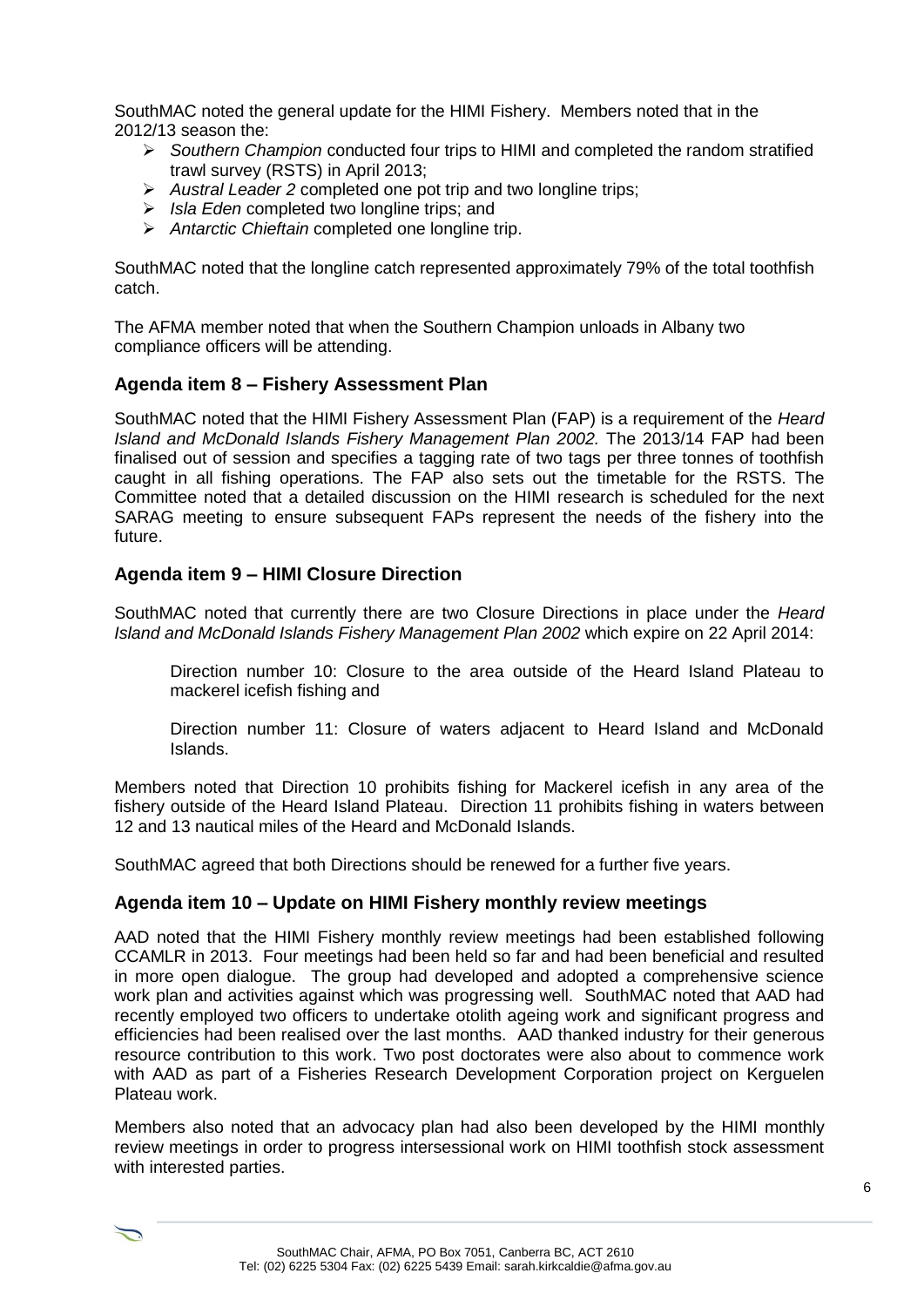#### **Agenda item 11 – IUU meeting**

SouthMAC noted that at the CCAMLR Consultative Forum meeting in December 2013 Industry requested a meeting on Illegal, Unregulated and Unreported (IUU) fishing. A stakeholder meeting to discuss strategies to combat IUU fishing in the CCAMLR Area was held in Canberra on 24 February 2014. Attendees included AFMA, AAD, Coalition of Legal Toothfish Operators, Industry, Department of Agriculture, Humane Society International, Antarctic and Southern Ocean Coalition, Antarctic Tasmania, Border Protection Command and the Department of Foreign Affairs and Trade. SouthMAC noted that outcomes of the stakeholder meeting included that Australia should seek to progress work to improve and narrow current IUU catch estimates at CCAMLR XXXIII. The IUU meeting discussion will be continued through the CCAMLR Consultative Forum.

SouthMAC members noted that a Senate inquiry into Australia's future activities and responsibilities in the Southern Ocean and Antarctic waters, including IUU fishing had been initiated by Senator Whish-Wilson. Members noted that industry and agencies would be making submissions. It was agreed that AFMA would keep members informed of any developments on the Senate enquiry.

Industry noted that many IUU fishers use gillnets which are a destructive fishing method that can be a particular problematic when lost. Industry called for a CCAMLR ban on deepset gillnets.

Action arising 2: AFMA to keep SouthMAC informed of Senate enquiry.

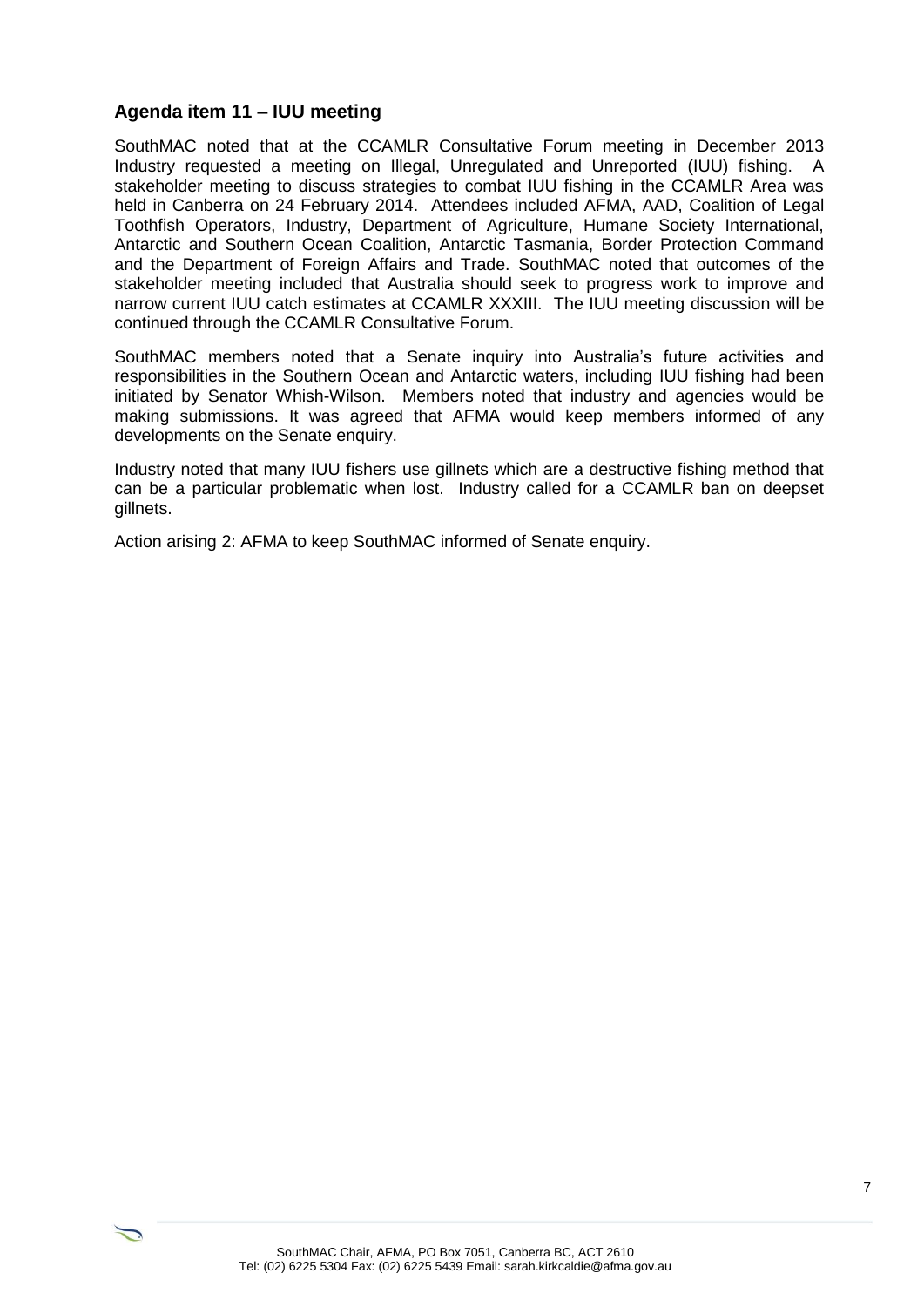# **Macquarie Island Toothfish Fishery**

Mr Scott declared his interest under Agenda Items 12, 13, 14 and 15 and left the room. The remaining members agreed Mr Scott should be allowed to return for discussions on all agenda items and recommendations made under Agenda items 12, 13 and 15.

# **Agenda item 12 – Fishery update**

Members noted that an amendment to the *Macquarie Island Fishery Management Plan 2006* was made in December 2012, which meant that the fishing year is now determined by AFMA rather than being specified in the management plan. SouthMAC noted that the 2013/14 fishing season commenced on 1 May 2013 and the Patagonian Toothfish TAC was 415 tonnes with a single bycatch limit for any other species of 50 tonnes.

The AFMA member noted that although a single TAC had been set for the Fishery at SARAG 48 industry voluntarily adopted a fishing strategy where toothfish TAC would be spread out across the fishery (250 tonnes Aurora Trough, 99 tonnes southern Macquarie Ridge and 66 tonnes northern Macquarie Ridge). However, as the season progressed industry experienced difficult tidal currents and also lost a lot of gear in the northern Macquarie Ridge region and to avoid further gear loss were reluctant to keep fishing here. In August 2013, industry, CSIRO and AFMA had discussions and agreed to reduce the Patagonian Toothfish TAC to 410 tonnes (260 tonnes Aurora Trough, 127 tonnes southern Macquarie Ridge and 23 tonnes in the northern Macquarie Ridge). The Scientific member noted that this change in the TAC would have no impact on the stock assessment as it is assumed that there is one stock that covers the three regions. The purpose of spreading catch over the three regions is to ensure tags are deployed widely. The division between the areas reflects fishing behaviours rather than stock behaviour. Industry thanked AFMA for flexibility when difficulties were encountered in the northern Macquarie Ridge.

The Industry noted that in 2013/14 the fishing vessel the *Janas* undertook two trips and trialled pots on one of the trips. The potting trial was largely unsuccessful and the company is unlikely to continue to pot in the near future.

# **Agenda item 13 – Fishery Assessment Plan**

Members noted that the Fishery Assessment Plan (FAP) is a requirement of *the Macquarie Island Toothfish Fishery Management Plan 2006*. SouthMAC noted that consistent with the 2013/14 FAP the draft FAP for 2014/15 proposed a tagging rate of two toothfish per tonne caught at Macquarie Island. Members noted that trained observers do all the tagging at Macquarie Island and tagging mortality is believed to be less than overall CCAMLR assumed mortality of 10%. The scientific member noted that observers very carefully choose the most robust toothfish for tagging and also hold them in tank for 30 minutes to help with survival. The observers also have a tagging overlap quota. The scientific member further noted that tag shedding is only a small problem and believed to be less than 6%. Members noted that 40 % of the MITF Exclusive Economic Zone is closed off to fishing.

Members agreed to finalise the FAP with minor editorial amendments.

# **Agenda item 14 – Stock assessment and TAC recommendations**

Members noted that SARAG met on 1 April 2014 and discussed the CSIRO prepared stock assessment of the Macquarie Island Fishery for Patagonian Toothfish. SouthMAC noted that two additional papers were also presented to SARAG: 'Exploration of impact of unaccounted for tag dynamics on the key stock assessment quantities of the Macquarie Island toothfish fishery' and 'Appropriate growth models for Macquarie Island toothfish'.

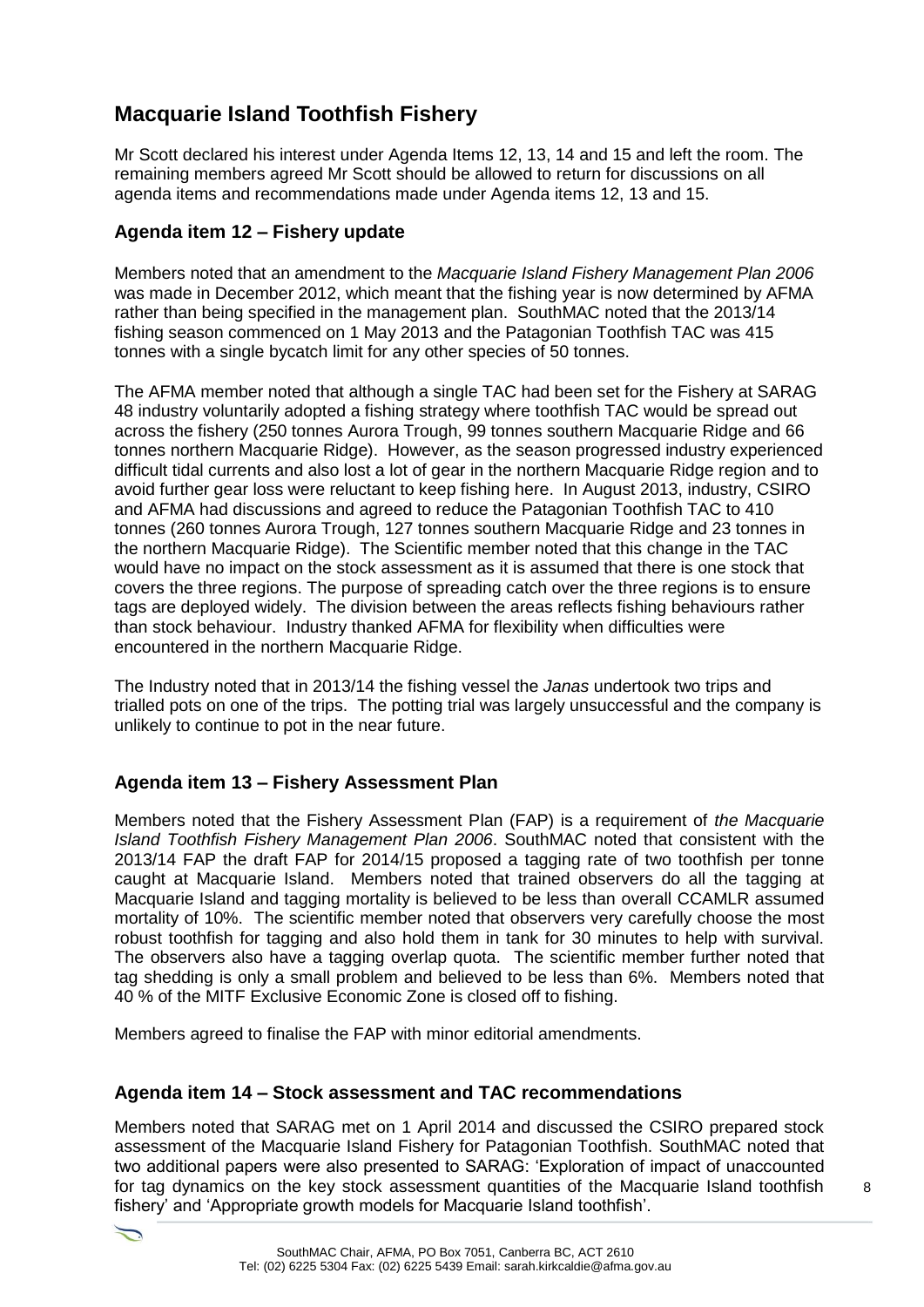Members noted that the assessment uses the Stock Synthesis assessment software and fits data obtained from the tag-recapture program since 1995, to length composition information for the years 1994-2013, and age-at-length data obtained from aged otoliths (1997-2010). Members noted that more otoliths are expected to be aged by AAD once the 2014 HIMI Fishery stock assessment is completed so new data should be available for the next MITF stock assessment.

SouthMAC noted that changing the weighting on various data sources changes the estimated biomass trajectory and degrades the overall fit to the data, but has little effect on the estimate of current stock status.

Members noted the stock assessment catch levels that satisfy the CCAMLR control rule have been calculated under ten alternative assumptions with variations on how the catches will be allocated to fleet and region. The projected 2014/15 catch from these scenarios ranges from 400t to 440t. SouthMAC noted SARAG agreed it is important to maintain fishing across the entire fishery and recommended a TAC of 410 tonnes for the 2014/15 season to be taken in approximately the following proportions: 250 tonnes (maximum 260 tonnes) from the Aurora Trough, between 96 - 128 tonnes in the southern Macquarie Ridge and 32 - 64 tonnes in the northern Macquarie Ridge.

SouthMAC noted that the distribution of catches was a voluntary agreement with Industry and the Committee appreciated Industry's efforts to abide by the agreement.

SouthMAC discussed bycatch limits and agreed with SARAG's recommendation that a 50 tonnes limit for any other single species taken in the fishery should continue to be applied. Members noted that the 50 tonnes limit for any one species is consistent with the approach adopted by CCAMLR and in the HIMI Fishery, and that bycatch in the MITF is very low.

SouthMAC members agreed to recommend the following TAC limits in the MITF, as recommended by SARAG, for determination by the AFMA Commission:

- Patagonian Toothfish at 410 tonnes; and
- 50 tonnes for any other single species taken in the fishery.

#### **Agenda item 15 – Direction specifying gear**

Members noted that the 'Direction Not to Engage in Fishing', Macquarie Island Toothfish Fishery Direction No. 1 of 2011, prohibits the use of fishing methods other than trawling or longlining. The Direction entered into force on 20 April 2011 and ends on 14 April 2016, unless revoked earlier. SouthMAC were informed that a similar Direction applied in HIMI Fishery until 25 November 2010, when the Direction expired and was not renewed. Trawling, longlining and potting are permitted in the HIMI Fishery through CCAMLR Conservation Measures. No other fishing methods are permitted in the HIMI Fishery.

Following the expiry of the similar Direction at HIMI, SARAG had questioned whether the MITF Direction was necessary or could it be revoked and remove red tape.

The AFMA member presented four options:

- Option 1: The fishery be open to all fishing methods, reducing administration by not requiring another 'Direction Not to Engage in Fishing';
- Option 2: The existing 'Direction Not to Engage in Fishing' be amended to prohibit the use of fishing methods other than trawling, longlining, trotlining and potting;
- Option 3: The existing 'Direction Not to Engage in Fishing' be amended to prohibit the use of fishing methods other than trawling, longlining, trotlining and potting after sufficient data has been collected on trotlining.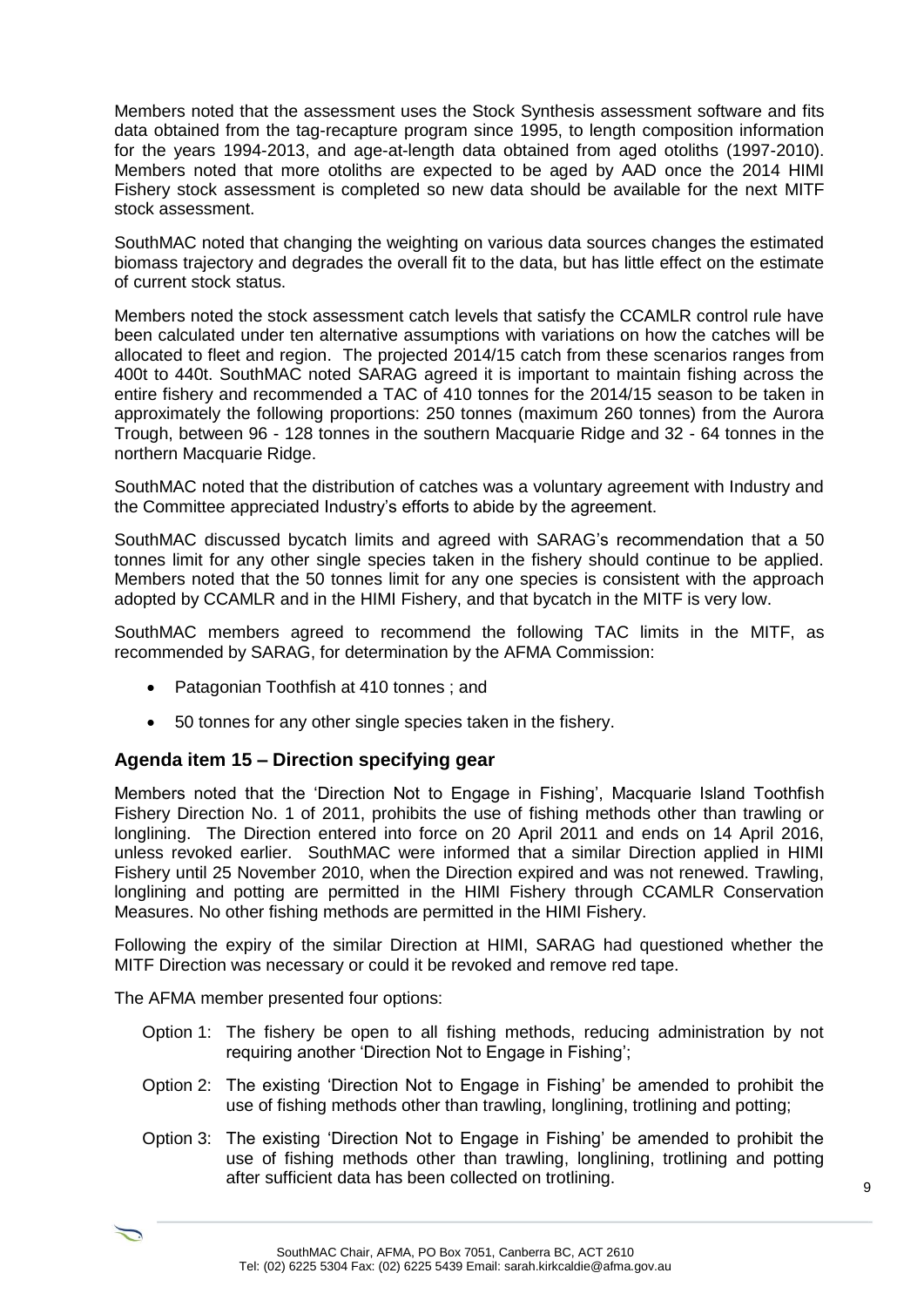Option 4: The 'Direction Not to Engage in Fishery' remains status quo which means operators who wish to pot or trotline in the MITF are required to obtain a Scientific Permit.

SouthMAC stated that they did not support options 1 or 4. Members recommended examining option 2 and 3 further and to provide the following information to SouthMAC for consideration:

- $\triangleright$  Industry to examine the impact of changing the Direction on Marine Stewardship Council accreditation;
- AFMA to ensure the change would not affect the *Environment Protection and Biodiversity Conservation Act* accreditation;
- $\triangleright$  Possible additional FAP requirements;
- $\triangleright$  What SFR conditions would be required;
- $\triangleright$  What data already exists; and
- $\triangleright$  Ensure any new direction remained consistent with CCAMLR Conservation measures, noting that the MITF falls outside of the CCAMLR Convention Area.

Industry indicated that they were committed to longlining for the next two years so would not be trotlining before then but considered that MITF would be a better environment to trotline than longline. Members agreed that it is unlikely that trotlining would result in more risk to seabirds or the benthic environment.

# **Finance**

#### **Agenda item 16 – 2014/15 budget and 2013/14 acquittals**

The AFMA member explained that the draft 2014/15 budget is expected be sent out next week for a four week consultation period. SouthMAC noted that overall there was likely to be a 5-6% increase in the AFMA budget. The AFMA member stated that the bycatch program will now be cost recovered as it had previously been funded through the 'Caring for our Country' initiative. The bycatch program will now be funded 50% government and 50% industry. The Industry member expressed concern that AFMA is losing government funding and these costs will be shifted to industry.

SouthMAC noted that the 2013/14 budget was slightly underspent and the 2013/14 acquittals would be sent out when available.

# **Other**

Dr Haddon declared his interest under Agenda Item 17. The remaining members of SouthMAC agreed that Dr Haddon should be allowed to return for all discussions and recommendations made under Agenda item 17.

#### **Agenda item 17 – Other business**

#### **Future funding for the Macquarie Island Toothfish Fishery stock assessment**

SouthMAC discussed the Macquarie Island Toothfish stock assessment and agreed to support CSIRO continuing the stock assessment. SouthMAC agreed that it was important for AAD to continue to give critical review of the MITF stock assessment as CSIRO does for the HIMI Fishery stock assessment prepared by AAD.

 $\bigcirc$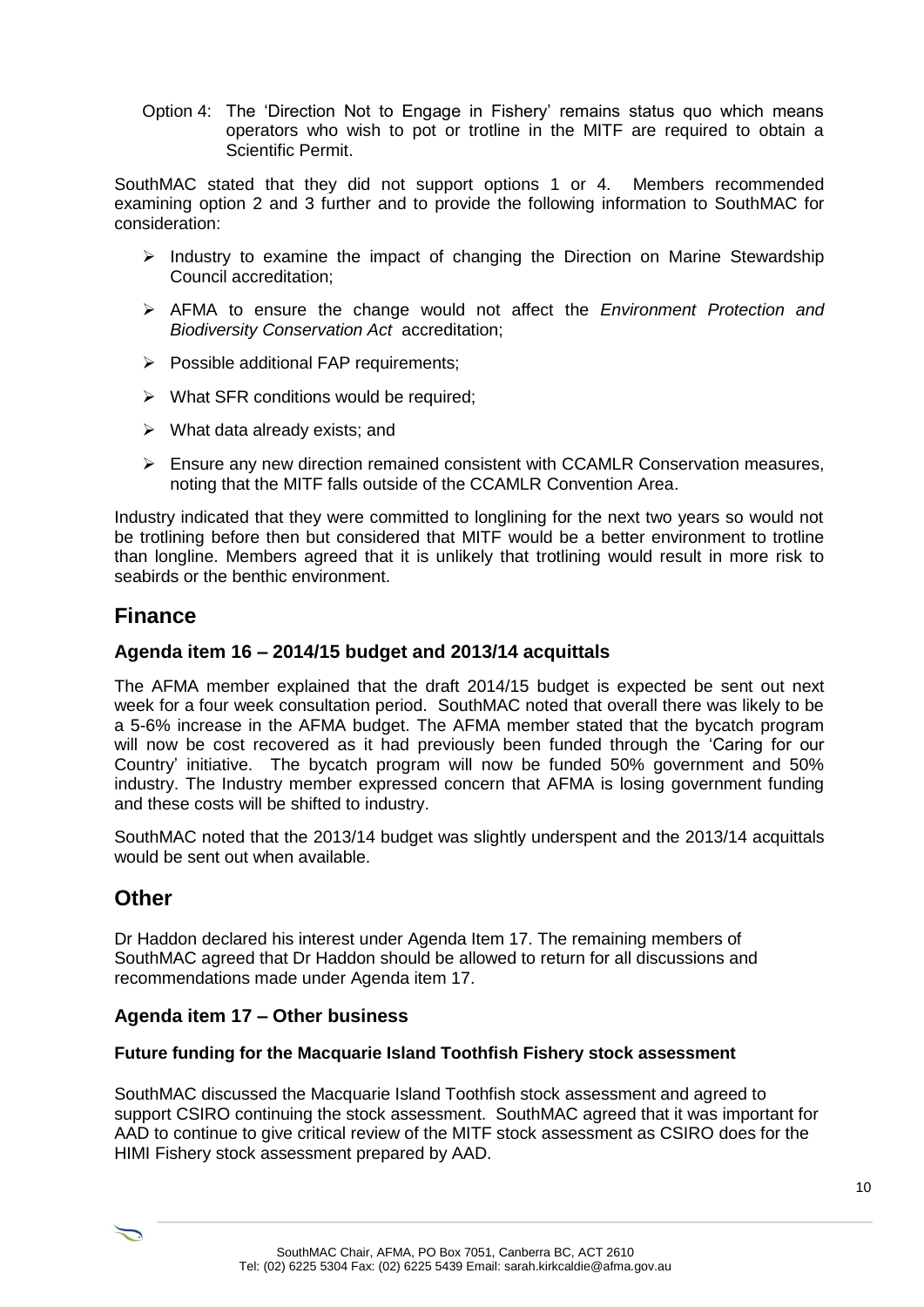#### **Other business**

As discussed at Agenda Item 11, SouthMAC noted that a Senate Inquiry was underway into Australia's future activities and responsibilities in the Southern Ocean and Antarctic waters. Members noted the Terms of Reference for the Inquiry and that a number of agencies would be providing submissions. AFMA agreed to keep members informed of the Senate enquiry.

Members also noted that Dr Tony Press (previous Director of AAD) was leading an Antarctic Strategic Review.

SouthMAC further noted that the HIMI Marine reserve had been recently expanded by approximately 2%. The AAD member noted that the HIMI conservation zone was recently assessed and a recommendation to include parts of the conservation zone in the HIMI marine reserve had been accepted. Members noted that the new areas included in the marine reserve would protect a range of conservation values including nursery areas for juvenile fish.

**Action arising 2**: AFMA to keep SouthMAC informed of Senate enquiry.

#### **Agenda item 18 – MAC self assessment**

SouthMAC noted that AFMA Fisheries Management Paper number 1 outlines the requirement for each MAC to conduct a self-assessment of their performance at least every two years.

Members completed a MAC self-assessment in session with the compiled summary annexed (Attachment B). In general, members stated that SouthMAC was functioning highly effectively.

The outcome of the self-assessment will be reported to the AFMA Commission.

#### **Agenda item 19 - Next meeting**

 $\overline{\phantom{0}}$ 

SouthMAC agreed to meet via teleconference in May 2014 (if required) to discuss the 2014/15 budget and in November 2014 to discuss SARAG consideration of the HIMI stock assessment. Members agreed the next face-to-face meeting of SouthMAC would be held in Hobart in early 2015 in conjunction with SARAG, unless a need arose to meet earlier.

| Item         | <b>Action arising</b>                                                                             | <b>Action</b><br>person |
|--------------|---------------------------------------------------------------------------------------------------|-------------------------|
| 1            | SouthMAC 31 minutes - Executive Officer to circulate<br>amended draft minutes for final clearance | AFMA                    |
| $\mathbf{2}$ | Southern Ocean Senate Enquiry - AFMA to keep SouthMAC<br>informed of Senate enquiry.              | AFMA                    |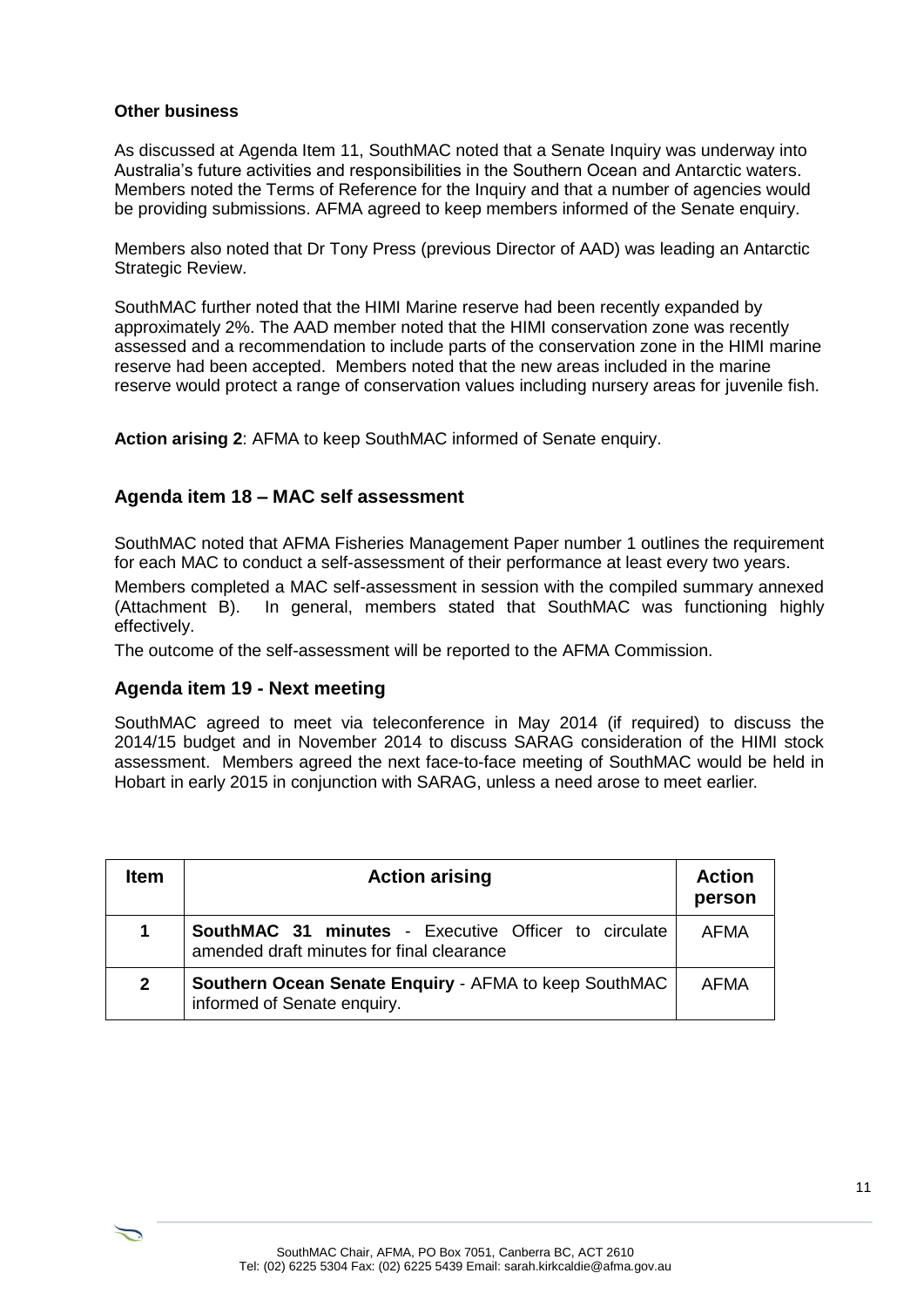# **REPORT ON THE KEY OUTCOMES OF THE THIRTY SECOND MEETING OF THE COMMISSION FOR THE CONSERVATION OF ANTARCTIC MARINE LIVING RESOURCES (CCAMLR XXXII)**

HOBART, AUSTRALIA

23 OCTOBER – 1 NOVEMBER 2013

This document sets out the key outcomes of the thirty-second meeting of CCAMLR and in particular, as they relate to fishing activities in the Convention Area. More detail on the discussions of CCAMLR and decisions made for other parts of the Convention Area can be found in the following documents which are available on the CCAMLR web site [www.ccamlr.org.](http://www.ccamlr.org/)

- o **Report of the thirty-second meeting of the Commission (CCAMLR XXXII)**
- o **Report of the thirty-second meeting of the Scientific Committee (SC)**
- o **Schedule of Conservation Measures in Force 2013/14**
- o **Report of the Working Group on Ecosystem Monitoring and Management (WG-EMM)**
- o **Report of the Working Group on Fish Stock Assessment (WG-FSA)**
- o **Report of the Standing Committee on Implementation and Compliance (SCIC)**

#### **1. Outcomes of CCAMLR XXXII (2013)**

The thirty second meeting of the Commission for the Conservation of Antarctic Marine Living Resources (CCAMLR XXXII) was held from 23 October to 1 November 2013 at the CCAMLR Headquarters in Hobart.

The Australian delegation was led by the Australian Antarctic Division (AAD, Dr Tony Fleming) and included representatives from the Department of Agriculture, Australian Fisheries Management Authority, Department of Foreign Affairs and Trade, Attorney-General's Department, the Australian fishing industry, conservation non-government organisations and a representative from State/territory governments (Tasmania).

#### Marine Protected Areas

The Commission was unable to reach consensus on the Australia, France and European Union proposal for an East Antarctic Representative System of Marine Protected Areas (EARSMPA), or the joint New Zealand/United States proposal for a Ross Sea Region Marine Protected Area. However, both proposals were discussed at length and important progress was made with all Members expressing in-principle support for CCAMLR adopting Marine Protected Areas.

In response to feedback from Members, and in an attempt to foster positive negotiations, Australia, France and the European Union submitted a revised proposal introducing a staged approach to the development of the EARSMPA. This included reducing the number of areas proposed for initial protection from seven to four. The MacRoberston, Drygalski, and D'Urville Sea-Mertz areas were proposed to be established in the first stage, due to their values as scientific reference areas along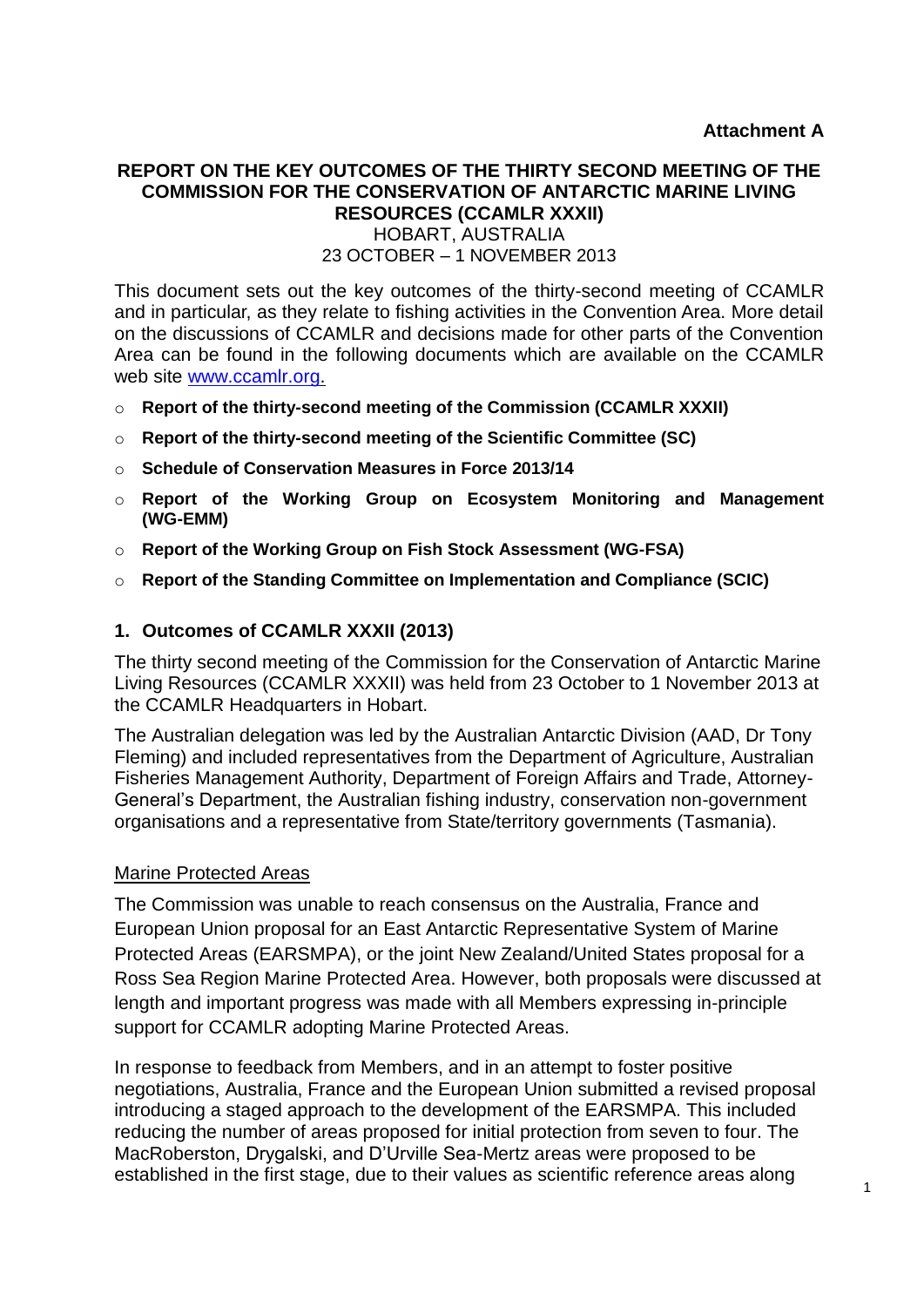with the Gunnerus area to provide representation of the West Indian Province in the system.

#### Compliance Evaluation Procedure

Following adoption of the compliance evaluation procedure at last year's meeting, the procedure was implemented this year through the Summary CCAMLR Compliance Report, which was considered and worked through by all Member nations during the meeting. The procedure was introduced to strengthen the compliance framework for Members. Discussions took place on how the data should be presented, and how to determine compliance status consistently.

The procedure enables a strengthened compliance framework, through a formal mechanism for assessing compliance with CCAMLR's conservation measures. In the coming years the Summary CCAMLR Compliance Reports will also be valuable in identifying patterns of non-compliance by Member nations, or with specific conservation measures.

#### HIMI Stock Assessment

Two Members raised concerns in the Scientific Committee (and its Working Group on Fish Stock Assessments) regarding the stock assessment for the Heard Island Toothfish Fishery for 2013/14 and 2014/15. These concerns related primarily to the projection for the stock over a 35 year period (the period utilised by the CCAMLR decision rules on managing toothfish stocks) and the interpretation at CCAMLR XXXII of the CCAMLR rules relating to maintaining stock levels above 50% during that 35 year period. While the stock assessment undertaken by Australia, and the resulting proposed catch limit were within the CCAMLR decision rules, significant pressure resulted in Australia agreeing to reduce its calculated Total Allowable Catch (TAC) from the proposed 3005 tonnes to the 2011 stock assessment catch limit of 2730 tonnes. This catch limit will only be in place for one year (as opposed to the normal two years) with Australia expected to produce a further stock assessment in 2014, addressing the various issues raised by the WG-FSA and Scientific Committee.

Australia also came under considerable pressure from a number of members in relation to bottom trawling for toothfish in the Convention Area. A number of members sought a total ban on the use of trawl methods for catching toothfish and this issue will need to be addressed before the next CCAMLR meeting. Australia's fishing is consistent with CCAMLR conservation measure 22-05, which prohibits trawling except in areas which have traditionally been fished.

# CCAMLR Finance and Administration

At this year's Standing Committee on Administration and Finance (SCAF), a report of the CCAMLR Intersessional Correspondence Group on Sustainable Financing (ICG-SF) was discussed, which explored options to improve the financial sustainability of CCAMLR.

Australia played a crucial role in SCAF which adopted a number of measures to reduce deficit and undertook to continue its work to develop a sustainable financing strategy in the coming intersessional period.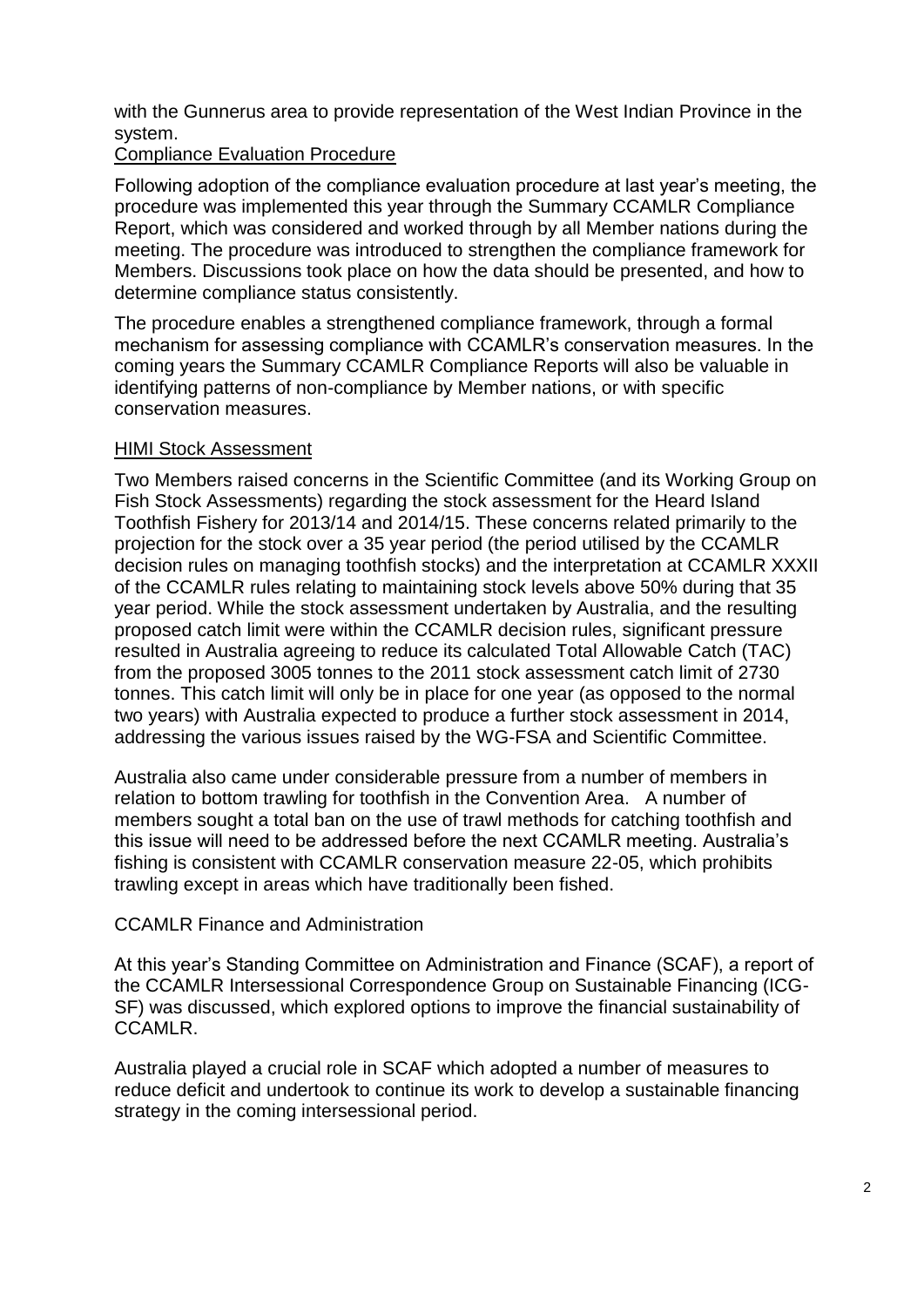#### CCAMLR Performance Review

The meeting reflected on the recommendations of the 2008 Performance Review and requested the Secretariat to prepare a summary document outlining the status of the recommendations, to assist with implementing outstanding recommendations, effectively endorsing Australia's proposal as submitted to the meeting.

#### Krill notification and fishery management

In 2012/13 (to September 2013), 12 vessels from five Members harvested 212,000 tonnes of krill, compared with the total reported catch in 2011/12 of 156,289 tonnes (however noting that fishing was continuing at the time of the meeting till 30 November). Notifications for krill fishing in 2013/14 have been received from six Members for 19 vessels with a notified total predicted catch of 545,000 tonnes.

The Scientific Committee endorsed revised guidelines for notifying how the green weight of krill will be estimated by each vessel intending to participate in the krill fishery.

CCAMLR made further progress towards the development of a feedback management strategy for the krill fisheries and endorsed the Scientific Committee's work plan, including four key stages in the development of the feedback management strategy.

CCAMLR also noted the advice of the Scientific Committee with respect to climate change, including the discussion of the potential effects of climate change on krill, krill-dependent predators and krill habitat, and other initiatives of direct relevance to climate change in the Antarctic ecosystem.

#### Illegal, Unreported and Unregulated (IUU) Fishing

There were no new vessels proposed for inclusion in the Contracting Parties (CPs) or Non-Contracting Parties (NCPs) IUU Vessel List for 2013/14, and no changes made to the lists.

The Commission noted that Illegal, Unreported and Unregulated (IUU) fishing remains a problem in the CCAMLR Area where eight vessels, often supported by a cargo vessel, appear to be persistently engaged in IUU fishing. The Commission acknowledged Australia's efforts to combat IUU fishing and the information provided in the form of a background paper to the Commission.

CCAMLR noted the advice from the Scientific Committee that observed IUU fishing is most persistent in the northern part of the Indian Ocean Sector of the CCAMLR Area, and has also occurred in the Southeast Atlantic region. Evidence of IUU fishing appears to occur in both open and closed areas, and suggests that in some instances even the presence of licensed vessels may not deter unidentified vessel activity.

The Commission noted that INTERPOL has issued the first Purple Notice for the FV *Snake* (which has since changed its name to *Berber*) believed to be engaged in illegal fishing activities.

#### Seabird By-catch and season extension

The Scientific Committee reported that during 2012/13 the total extrapolated incidental mortality of seabirds in all longline fisheries in the CCAMLR Area was 141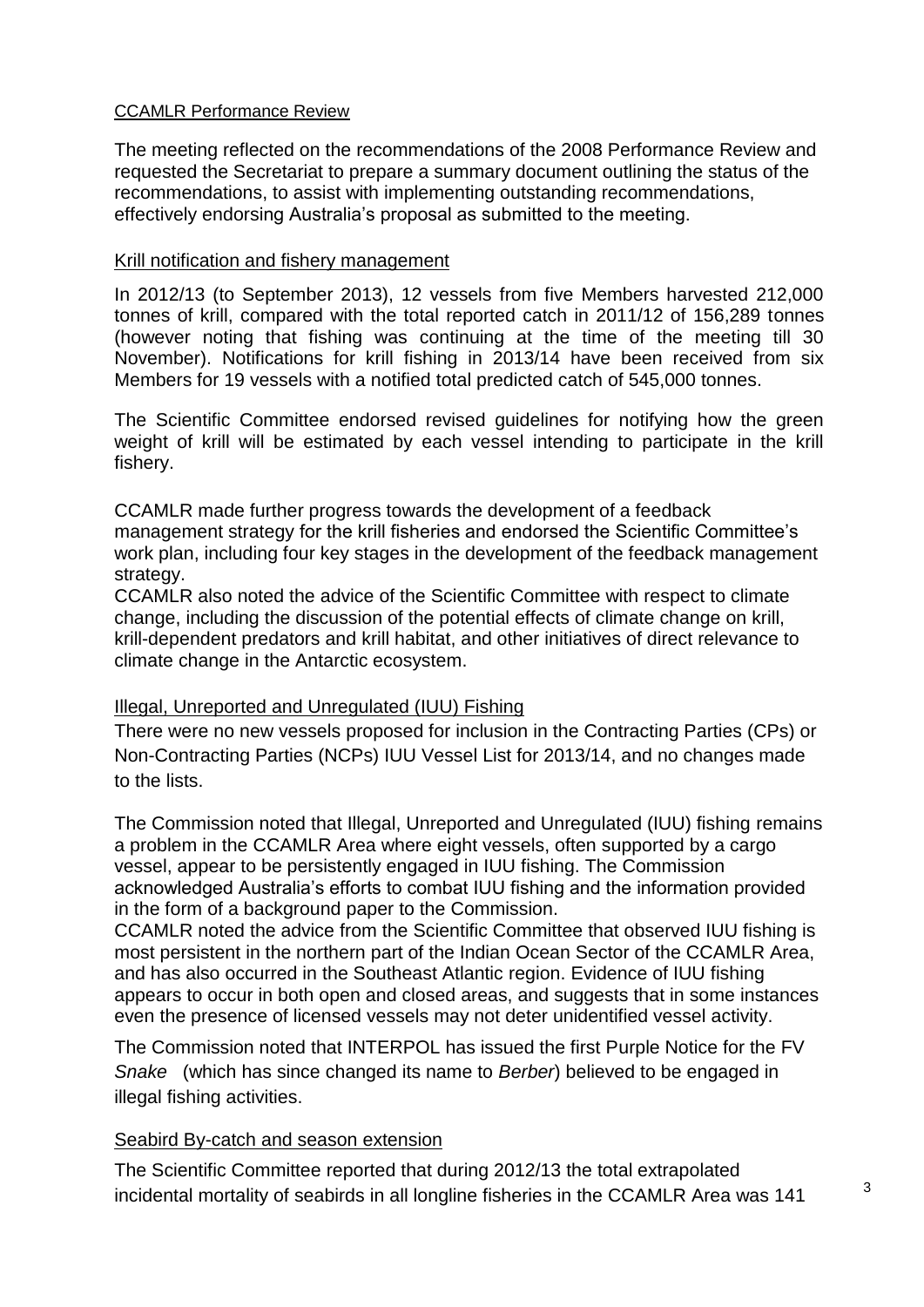seabirds. Incidental catches of seabirds in the French EEZs have decreased by around 90% since 2007/08. The Scientific Committee recommended and the Commission agreed that on the basis of the low risk of seabird mortality, season extensions in Division 58.5.2 and Subarea 48.3 be allowed and that WG-FSA would assess the impact of these extensions during the next meeting. The extensions are subject to the same conditions as previous extensions, including a by-catch limit of three seabirds per vessel. The season extensions in Division 58.5.2 are based on proposals submitted by Australia to WG-FSA that were developed with the assistance of the fishing industry.

# Catch Documentation Scheme (CDS)

The Commission noted that the number of non-Contracting Parties, not cooperating with CCAMLR by participating in the Catch Documentation Scheme (CDS) that may be involved in the harvest and/or trade of toothfish is increasing. The Commission agreed to enhance cooperation by allowing limited access to the electronic CDS. It was agreed that this will provide valuable information to the Commission regarding the trade of toothfish.

The Commission considered the paper submitted by Singapore which provided an update on their fisheries legislation review and IUU-listed vessel port visits. The review is progressing as scheduled, with completion and target implementation of the strengthened legislation by the end of 2014.

CCAMLR agreed to undertake a review of its CDS and endorsed the terms of reference for the review.

# Improving fishing vessel safety in the CCAMLR Area

The Commission agreed to require the provision of vessel communication details to facilitate the use of CCAMLR's Vessel Monitoring System (VMS) in support of search and rescue operations in the CCAMLR Area. The Commission agreed that such data may be provided in support of search and rescue activities undertaken by the Maritime Rescue Coordination Centre (MRCC) subject to the terms of a memorandum of understanding between the Secretariat and the competent MRCC to be considered by Members intersessionally.

# Scheme of International Scientific Observation (SISO) Review

The Scientific Committee agreed that a detailed consideration of the results of the SISO review needed to be held over to its meeting in 2014 following further consideration by a correspondence group (CG). It was agreed that this CG would also review the Terms of Reference of ad hoc TASO and that the CG would be led by Dr Dirk Welsford.

# **2. Fisheries update**

# Heard Island and McDonald Islands (HIMI) Fishery

Table 1 shows the catch limits agreed to by CCAMLR for the Heard Island and McDonald Islands (HIMI) Fishery for the 2013/14 season, which commenced on 1 December 2013, and a comparison with the catch limits set for the 2012/13 season. The limits have been determined by AFMA for the 2013/14 season.

# **Table 1: Catch limits for the HIMI Fishery**